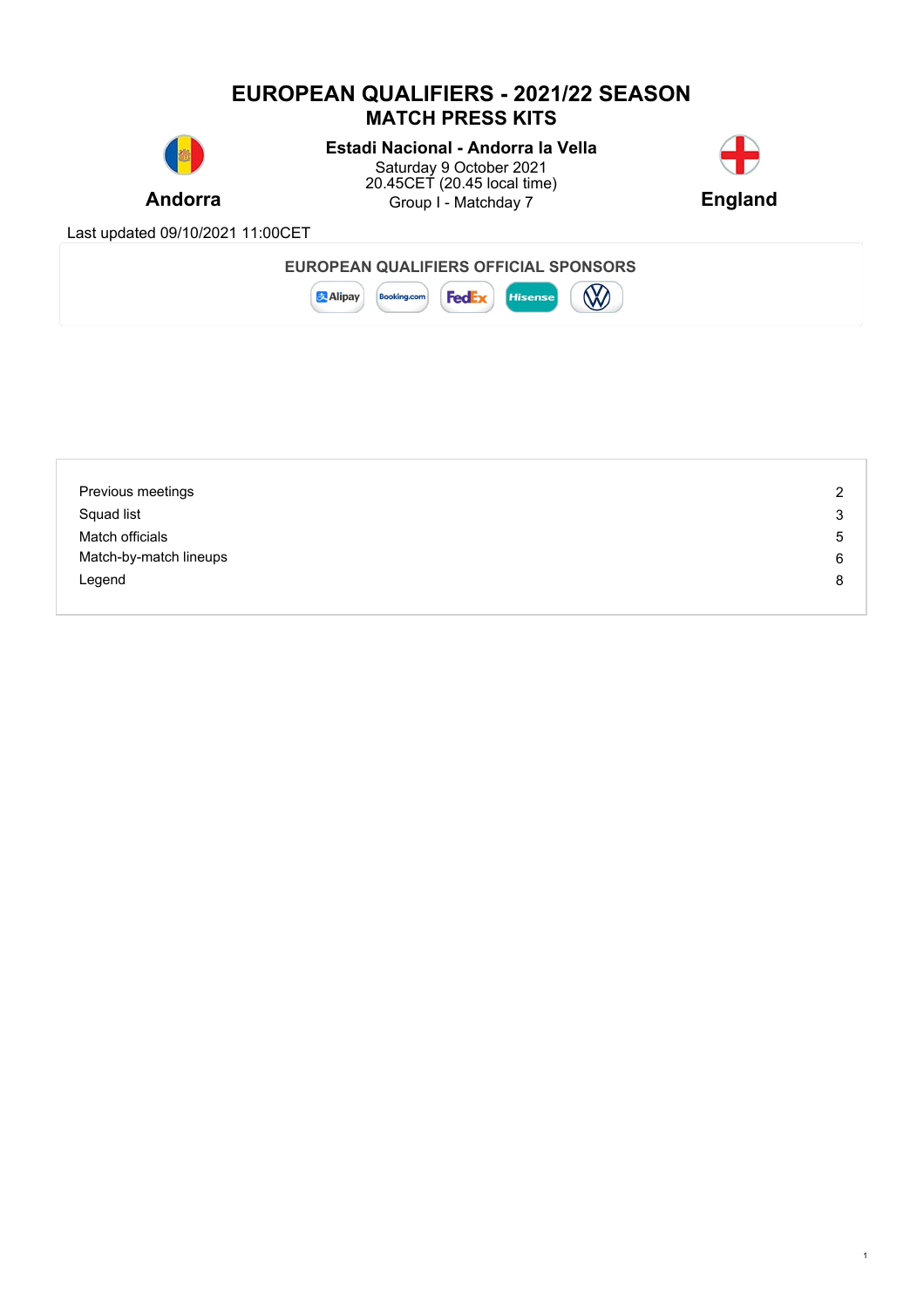# **Previous meetings**

# **Head to Head**

### **FIFA World Cup**

| <b>Date</b> | <b>Stage</b><br>reached | <b>Match</b>                                | Result | Venue  | Goalscorers                             |
|-------------|-------------------------|---------------------------------------------|--------|--------|-----------------------------------------|
|             |                         | 05/09/2021 QR (GS) <b>England</b> - Andorra | 4-0    | ∟ondon | Lingard 18, 78, Kane<br>72 (P), Saka 84 |

### **FIFA World Cup**

| <b>Date</b> | <b>Stage</b><br>reached | <b>Match</b>                                | <b>Result</b> | <b>Venue</b> | <b>Goalscorers</b>                                      |
|-------------|-------------------------|---------------------------------------------|---------------|--------------|---------------------------------------------------------|
|             |                         | 10/06/2009 QR (GS) <b>England</b> - Andorra | $6-0$         | London       | Rooney 4, 39,<br>Lampard 29, Defoe<br>73, 75, Crouch 80 |
|             |                         | 06/09/2008 QR (GS) Andorra - England        | $0 - 2$       | Barcelona    | J.Cole 48, 55                                           |

#### **UEFA EURO 2008**

| <b>Date</b> | <b>Stage</b><br>reached | <b>Match</b>                                | <b>Result</b> | Venue      | <b>Goalscorers</b>                        |
|-------------|-------------------------|---------------------------------------------|---------------|------------|-------------------------------------------|
|             |                         | 28/03/2007 QR (GS) Andorra - England        | $0 - 3$       | Barcelona  | Gerrard 54, 76,<br>Nugent 90+2            |
|             |                         | 02/09/2006 QR (GS) <b>England</b> - Andorra | $5 - 0$       | Manchester | Crouch 4, 66, Gerrard<br>12, Defoe 37, 46 |

|              |                                                                                |      | Qualifying |  |  |      |  |  | <b>Final</b><br>tournament |  |  |  |  | <b>Total</b> |  |  |  |  |  |
|--------------|--------------------------------------------------------------------------------|------|------------|--|--|------|--|--|----------------------------|--|--|--|--|--------------|--|--|--|--|--|
|              |                                                                                | Home |            |  |  | Away |  |  |                            |  |  |  |  |              |  |  |  |  |  |
|              | PId W D L PId W D L PId W D L PId W D L GF GA                                  |      |            |  |  |      |  |  |                            |  |  |  |  |              |  |  |  |  |  |
| <b>Total</b> |                                                                                |      |            |  |  |      |  |  |                            |  |  |  |  |              |  |  |  |  |  |
| Andorra      | 2 0 0 2 3 0 0 3 - - - - 5 0 0 5 0 20                                           |      |            |  |  |      |  |  |                            |  |  |  |  |              |  |  |  |  |  |
| England      | $3 \ 3 \ 0 \ 0 \ 2 \ 2 \ 0 \ 0 \ - \ - \ - \ - \ 5 \ 5 \ 0 \ 0 \ 0 \ 20 \ 0 \$ |      |            |  |  |      |  |  |                            |  |  |  |  |              |  |  |  |  |  |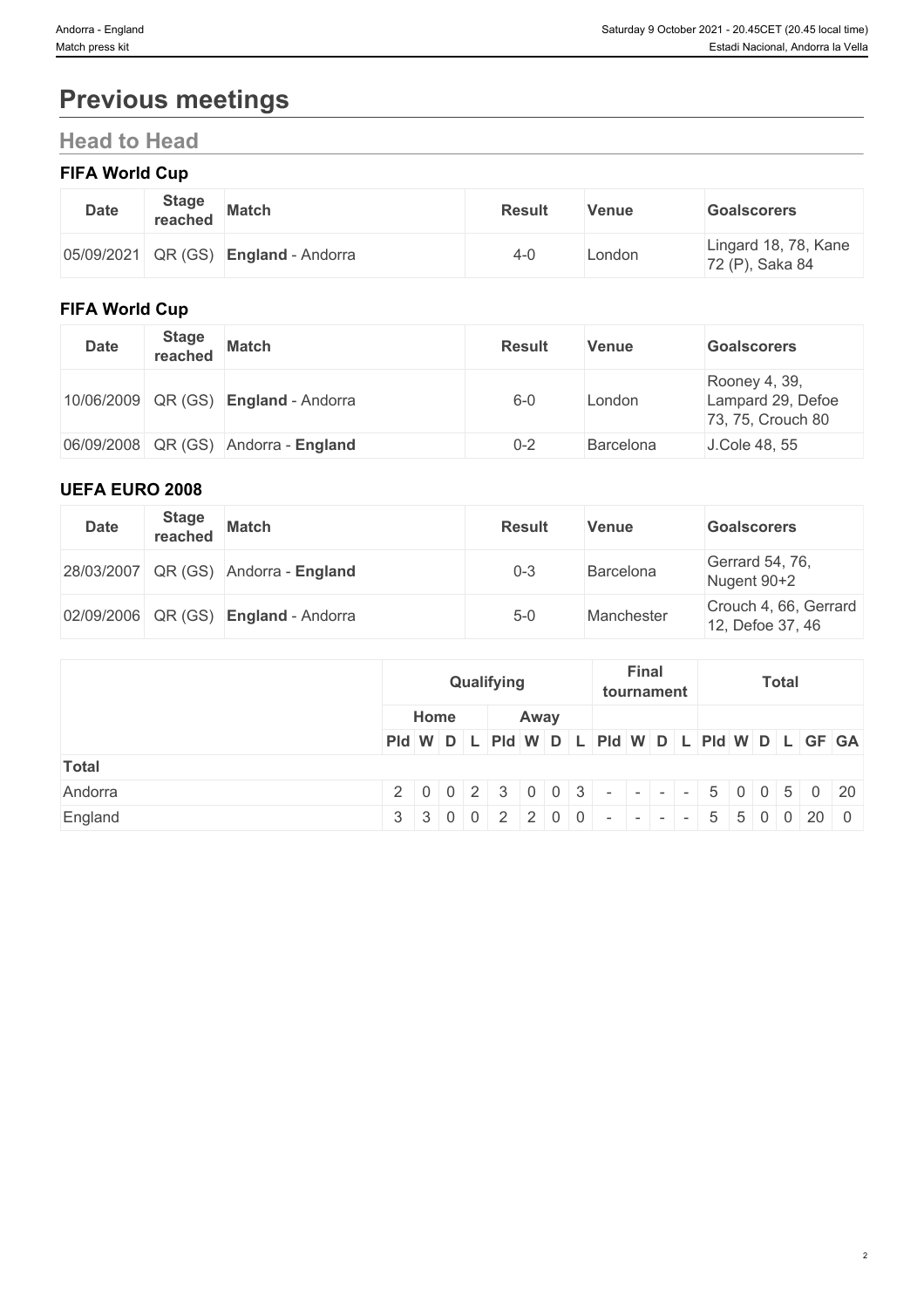# **Squad list**

### **Andorra**

|                       |               |     |                                     |                          |                | <b>Current season</b> |                  |                | Overall                          |  |
|-----------------------|---------------|-----|-------------------------------------|--------------------------|----------------|-----------------------|------------------|----------------|----------------------------------|--|
|                       |               |     |                                     |                          |                | Qual.                 | <b>FT</b>        |                | Team                             |  |
| No. Player            | <b>DoB</b>    | Age | Club                                |                          |                |                       |                  |                | D Pld Gls Pld Gls Pld Gls        |  |
| Goalkeepers           |               |     |                                     |                          |                |                       |                  |                |                                  |  |
| - Josep Gómes         | 03/12/1985 35 |     | Inter<br>Escaldes                   |                          |                |                       | 0                | 0              | 73<br>$\sim$                     |  |
| - Francisco Pires     | 25/01/1998 23 |     | Engordany                           |                          | $\overline{0}$ | $\overline{0}$        | $\overline{0}$   | 0              | $\overline{2}$<br>$\sim$         |  |
| - Iker Álvarez        | 25/07/2001 20 |     | Villarreal                          | $\overline{\phantom{a}}$ | $\overline{2}$ | $\overline{0}$        | 0                | $\overline{0}$ | $\mathbf{3}$<br>$\sim$           |  |
| <b>Defenders</b>      |               |     |                                     |                          |                |                       |                  |                |                                  |  |
| - Ildefons Lima       | 10/12/1979 41 |     | Inter<br>Escaldes                   |                          | 2              | $\mathbf 0$           | $\overline{0}$   |                | $0$ 129 11                       |  |
| - Marc García         | 21/03/1988 33 |     | $\mathsf{C}\mathsf{F}$<br>Montañesa |                          | $\mathbf{3}$   | $\overline{0}$        | $\mathbf 0$      | $\mathbf 0$    | 48                               |  |
| <b>Emili García</b>   | 11/01/1989 32 |     | Inter<br>Escaldes                   |                          | $\mathsf 3$    | $\mathbf 0$           | $\boldsymbol{0}$ | $\mathbf 0$    | 56                               |  |
| - Chus Rubio          | 09/09/1994 27 |     | Inter<br>Escaldes                   |                          | $\mathbf{3}$   | $\overline{0}$        | $\mathbf 0$      | $\overline{0}$ | 27<br>$\sim$                     |  |
| - Max Llovera         | 08/01/1997 24 |     | EC<br>Granollers                    |                          | 5              |                       | $\mathbf 0$      | $\mathbf 0$    | 42<br>$\overline{1}$             |  |
| - Joan Cervós         | 24/02/1998 23 |     | Prat                                |                          | 6              | $\overline{0}$        | $\mathbf 0$      | $\overline{0}$ | 28<br>$\overline{\phantom{a}}$   |  |
| <b>Eric De Pablos</b> | 08/03/1999 22 |     | UE Santa<br>Coloma                  | $\overline{\phantom{a}}$ | $\overline{0}$ | $\overline{0}$        | $\overline{0}$   | $\overline{0}$ | $\overline{1}$<br>$\overline{a}$ |  |
| - Christian Garcia    | 04/02/1999 22 |     | UE Santa<br>Coloma                  |                          | $\overline{2}$ | $\overline{0}$        | $\overline{0}$   | $\overline{0}$ | $\overline{4}$<br>$\mathbf{r}$   |  |
| <b>Midfielders</b>    |               |     |                                     |                          |                |                       |                  |                |                                  |  |
| - Marc Pujol          | 21/08/1982 39 |     | Inter<br>Escaldes                   |                          | 5              |                       | $\mathbf 0$      | $\mathbf 0$    | 95 3                             |  |
| - Sergi Moreno        | 25/11/1987 33 |     | Inter<br>Escaldes                   |                          | $\overline{2}$ | $\overline{0}$        | $\overline{0}$   | $\overline{0}$ | $70 -$                           |  |
| - Jordi Rubio         | 01/11/1987 33 |     | Inter<br>Escaldes                   |                          | $\overline{2}$ | 0                     | $\overline{0}$   | $\overline{0}$ | 51<br>$\overline{\phantom{a}}$   |  |
| - Marc Vales          | 04/04/1990 31 |     | Sandefjord                          |                          | 5 <sup>5</sup> | $\overline{2}$        | $\overline{0}$   |                | $0 \mid 75 \mid 4$               |  |
| - Xavier Vieira       | 14/01/1992 29 |     | Atlètic<br>Escaldes                 | $\overline{\phantom{a}}$ | $\overline{1}$ | $\overline{0}$        | $\overline{0}$   | $\overline{0}$ | $\overline{4}$<br>$\sim$         |  |
| - Marc Rebés          | 03/07/1994 27 |     | FC Santa<br>Coloma                  |                          | $\overline{4}$ | $\overline{0}$        | $\overline{0}$   |                | $0 \mid 40 \mid 3$               |  |
| - Jordi Aláez         | 23/01/1998 23 |     | Diagoras                            |                          | $5 \mid 0$     |                       | $\overline{0}$   |                | $0 \mid 39 \mid 1$               |  |
| <b>Forwards</b>       |               |     |                                     |                          |                |                       |                  |                |                                  |  |
| - Cristian Martínez   | 16/10/1989 31 |     | Inter<br>Escaldes                   |                          | 5              | $\overline{0}$        | $\overline{0}$   |                | $0 \mid 72 \mid 5$               |  |
| - Aarón Sánchez       | 05/06/1996 25 |     | Atlètic<br>Escaldes                 |                          | $\overline{4}$ | $\overline{0}$        | $\overline{0}$   |                | $0 \mid 23 \mid -$               |  |
| - Ricard Fernández    |               |     | 19/03/1999 22 Formentera            |                          | 5 <sup>5</sup> | $\overline{0}$        | $\overline{0}$   |                | $0 \mid 16 \mid -$               |  |
| Coach                 |               |     |                                     |                          |                |                       |                  |                |                                  |  |
| - Koldo Álvarez       | 04/09/1970 51 |     |                                     |                          |                |                       |                  |                | $- 6 0 0 0 88 -$                 |  |
|                       |               |     |                                     |                          |                |                       |                  |                |                                  |  |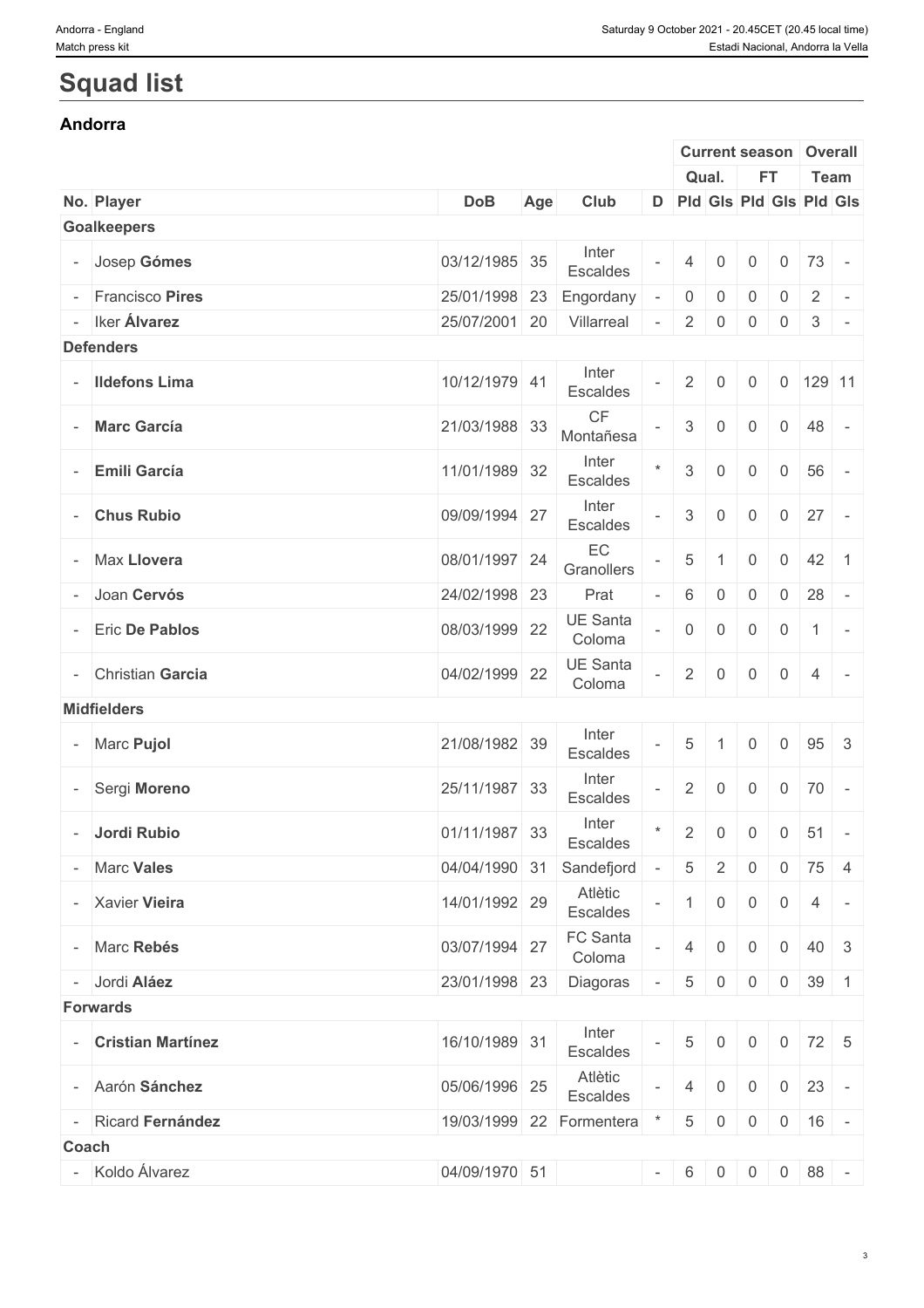4

#### **England**

|       |                     |               |     |                               |                          |                |                | <b>Current season Overall</b> |                    |                |                          |
|-------|---------------------|---------------|-----|-------------------------------|--------------------------|----------------|----------------|-------------------------------|--------------------|----------------|--------------------------|
|       |                     |               |     |                               |                          |                | Qual.          | <b>FT</b>                     |                    | <b>Team</b>    |                          |
|       | No. Player          | <b>DoB</b>    | Age | Club                          |                          |                |                | D Pld Gis Pld Gis Pld Gis     |                    |                |                          |
|       | <b>Goalkeepers</b>  |               |     |                               |                          |                |                |                               |                    |                |                          |
|       | - Sam Johnstone     | 25/03/1993 28 |     | West Brom                     | $\equiv$                 | $\overline{1}$ | $\overline{0}$ | $\mathbf 0$                   | $\mathbf 0$        | $\overline{2}$ | $\overline{a}$           |
|       | - Jordan Pickford   | 07/03/1994 27 |     | Everton                       | $\overline{\phantom{a}}$ | $\overline{2}$ | $\overline{0}$ | $\mathbf 0$                   | $\overline{0}$     | 40             | $\sim$ $-$               |
|       | - Aaron Ramsdale    |               |     | 14/05/1998 23 Sheff. United - |                          | $\overline{0}$ | $\overline{0}$ | $\mathbf 0$                   | $\overline{0}$     | $\sim$         | $\mathbf{r}$             |
|       | <b>Defenders</b>    |               |     |                               |                          |                |                |                               |                    |                |                          |
|       | - Kieran Trippier   | 19/09/1990 31 |     | Atlético                      | $\bar{a}$                | 2              | $\Omega$       | $\mathbf 0$                   | $\mathbf 0$        | 34             | $\sqrt{1}$               |
|       | - Kyle Walker       | 28/05/1990 31 |     | Man. City                     | $\star$                  | $\overline{4}$ | $\mathbf{0}$   | $\mathbf 0$                   | $\mathbf 0$        | 63             | $\sim$                   |
|       | - Conor Coady       | 25/02/1993 28 |     | Wolves                        | $\sim$                   | 2              | $\overline{0}$ | $\mathbf 0$                   | $\mathbf 0$        | 6              | $\overline{1}$           |
|       | - John Stones       | 28/05/1994 27 |     | Man. City                     | $\sim$                   | 5              | $\Omega$       | $\mathbf 0$                   | $\mathbf 0$        | 51             | $\vert$ 2                |
|       | - Fikayo Tomori     | 19/12/1997 23 |     | Milan                         | $\overline{\phantom{0}}$ | $\overline{0}$ | $\Omega$       | $\mathbf 0$                   | 0                  | -1             | $\sim$ $-$               |
|       | - Ben Chilwell      | 21/12/1996 24 |     | Chelsea                       | $\overline{\phantom{a}}$ | 2              | $\overline{0}$ | $\mathbf 0$                   | $\overline{0}$     | 14             | $\sim$ $-$               |
|       | - Tyrone Mings      | 13/03/1993 28 |     | Aston Villa                   | $\sim$                   | $\overline{2}$ | $\overline{0}$ | $\mathbf 0$                   | $\mathbf 0$        | 14             | $\sim$                   |
|       | <b>Midfielders</b>  |               |     |                               |                          |                |                |                               |                    |                |                          |
|       | - Jordan Henderson  | 17/06/1990 31 |     | Liverpool                     |                          | $\overline{2}$ | $\overline{0}$ | $\mathbf 0$                   | $\mathbf 0$        | 66             | $\vert$ 1                |
|       | - James Ward-Prowse |               |     | 01/11/1994 26 Southampton -   |                          | $\overline{2}$ | $\overline{1}$ | $\mathbf 0$                   | 0                  | 8              | $\overline{1}$           |
|       | - Jack Grealish     | 10/09/1995 26 |     | Man. City                     | $\overline{\phantom{a}}$ | 3              | $\overline{0}$ | $\mathbf 0$                   | $\mathbf 0$        | 15             | $\overline{\phantom{a}}$ |
|       | - Jesse Lingard     | 15/12/1992 28 |     | Man. United                   | $\equiv$                 | 5              | 2              | $\mathbf 0$                   | $\mathbf 0$        | 31             | 6                        |
|       | - Mason Mount       | 10/01/1999 22 |     | Chelsea                       |                          | 6              |                | $\mathbf 0$                   | $\mathbf 0$        | 24             | $\overline{4}$           |
|       | - Declan Rice       | 14/01/1999 22 |     | West Ham                      | $\ast$                   | $\overline{4}$ | -1             | $\mathbf 0$                   | $\overline{0}$     | 29             | 2                        |
|       | - Phil Foden        | 28/05/2000 21 |     | Man. City                     |                          | 3              | $\overline{0}$ | $\mathbf 0$                   | $\mathbf 0$        | 9              | 2                        |
|       | - Jadon Sancho      | 25/03/2000 21 |     | Man. United                   |                          | $\overline{0}$ | $\overline{0}$ | $\mathbf 0$                   | $\mathbf 0$        | $22 \quad 3$   |                          |
|       | - Bukayo Saka       | 05/09/2001 20 |     | Arsenal                       | $\sim$                   | $\overline{2}$ | $\overline{1}$ | $\overline{0}$                | $0 \mid 11 \mid 2$ |                |                          |
|       | Forwards            |               |     |                               |                          |                |                |                               |                    |                |                          |
|       | - Harry Kane        | 28/07/1993 28 |     | Tottenham                     |                          | 5              |                | $\Omega$                      | $\Omega$           | 64 41          |                          |
|       | - Raheem Sterling   | 08/12/1994 26 |     | Man. City                     |                          | $\overline{5}$ | 2              | $\mathbf 0$                   | $\overline{0}$     | 70 18          |                          |
|       | - Tammy Abraham     | 02/10/1997 24 |     | Roma                          | $\sim 10$                | $\overline{0}$ | $\overline{0}$ | $\mathbf 0$                   | $\overline{0}$     | 6              | $\vert$ 1                |
|       | - Ollie Watkins     | 30/12/1995 25 |     | Aston Villa                   |                          | $-11$          | $\overline{1}$ | $\overline{0}$                | $\overline{0}$     | $\mathbf{3}$   | $\vert$ 1                |
| Coach |                     |               |     |                               |                          |                |                |                               |                    |                |                          |
|       | - Gareth Southgate  | 03/09/1970 51 |     |                               |                          | $-$ 6          | $\overline{0}$ | 0                             | $\mathbf 0$        | 64             | $\sim$                   |
|       |                     |               |     |                               |                          |                |                |                               |                    |                |                          |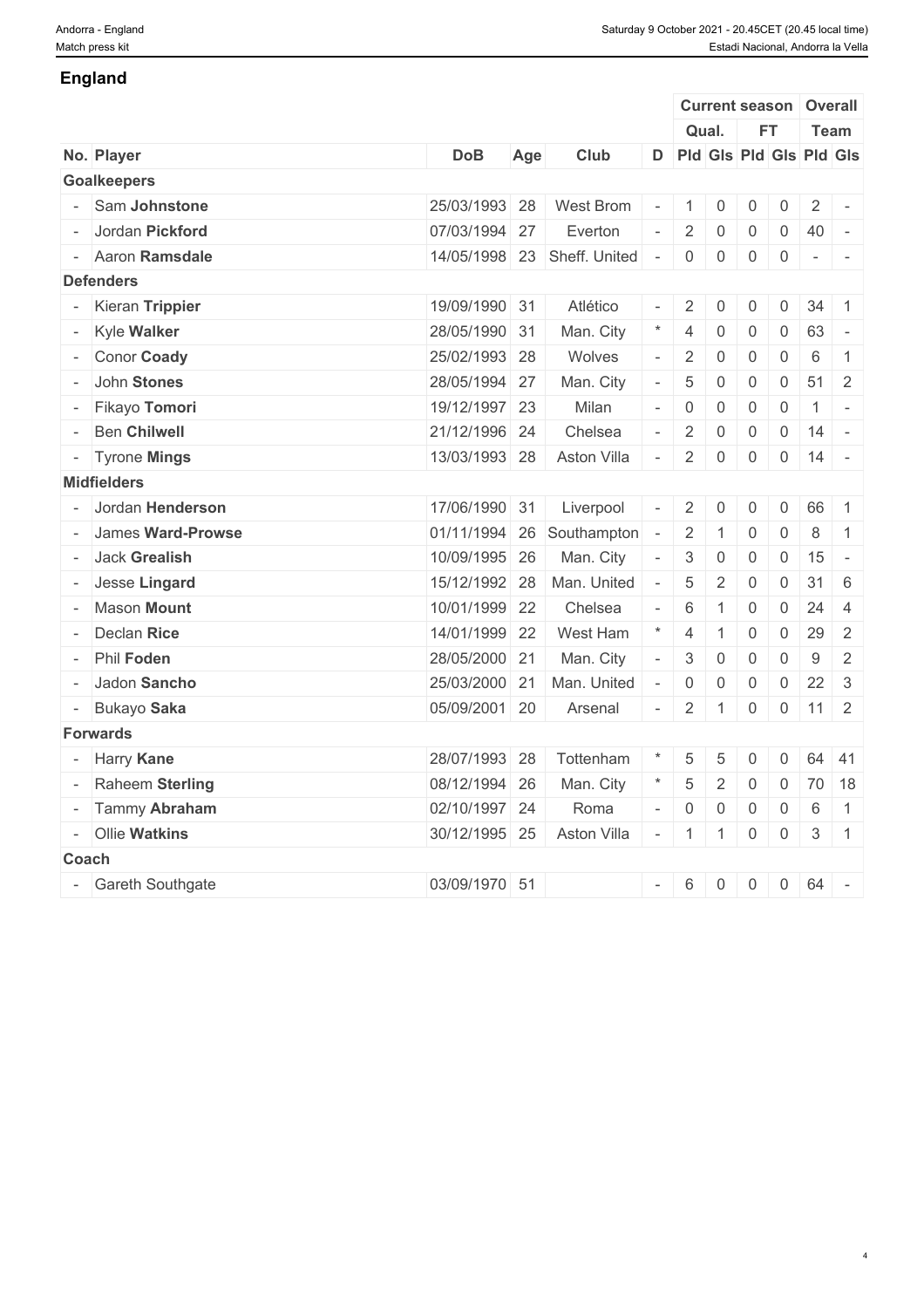5

# **Match officials**

| <b>Referee</b>                           | Kateryna Monzul (UKR)                           |  |
|------------------------------------------|-------------------------------------------------|--|
| <b>Assistant referees</b>                | Maryna Striletska (UKR), Svitlana Grushko (UKR) |  |
| <b>Video Assistant Referee</b>           | Stéphanie Frappart (FRA)                        |  |
| <b>Fourth official</b>                   | Denys Shurman (UKR)                             |  |
| <b>Assistant Video Assistant Referee</b> | Viktor Matyash (UKR)                            |  |
| <b>UEFA Delegate</b>                     | Haris Gvozden (BIH)                             |  |
| <b>UEFA Referee observer</b>             | Marco Borg (MLT)                                |  |
|                                          |                                                 |  |

# **Referee**

| Name            | of birth<br>Date | UEEZ<br>. matches |
|-----------------|------------------|-------------------|
| Kateryna Monzul | 5/07/1981        | чr                |
|                 |                  | ಀಀ                |

# **FIFA Wold Cup matches involving teams from the two countries involved in this match**

No such matches refereed

# **Other matches involving teams from either of the two countries involved in this match**

| <b>Date</b> | <b>Competition</b> | <b>Stage</b><br>reached | <b>Home Away</b>                        |         | <b>Result</b> | <b>Venue</b>   |
|-------------|--------------------|-------------------------|-----------------------------------------|---------|---------------|----------------|
| 26/04/2005  | <b>WU19</b>        | 2QR                     | England Moldova                         | $4 - 0$ |               | Azzano Decimo  |
| 07/07/2008  | <b>WU19</b>        | GS-FT                   | Germany England                         |         | $2 - 0$       | Avoine         |
| 31/08/2009  | <b>WEURO</b>       | GS-FT                   | Sweden England                          |         | $1 - 1$       | Turku          |
| 03/11/2010  | <b>UWCL</b>        | R <sub>16</sub>         | Brøndby IF Everton LFC                  |         | $1 - 4$       | <b>Brondby</b> |
| 14/04/2013  | <b>UWCL</b>        | <b>SF</b>               | Arsenal Women FC VfL Wolfsburg          | $0 - 2$ |               | Borehamwood    |
| 12/07/2013  | <b>WEURO</b>       | GS-FT                   | England Spain                           |         | $2 - 3$       | Linkoping      |
| 08/10/2014  | <b>UWCL</b>        | R32                     | Liverpool LFC Linköpings FC             | $2 - 1$ |               | Widnes         |
| 27/07/2017  | <b>WEURO</b>       | GS-FT                   | Portugal England                        |         | $1 - 2$       | Tilburg        |
| 21/03/2018  | <b>UWCL</b>        | QF                      | Montpellier Hérault SC Chelsea FC Women | $0 - 2$ |               | Montpellier    |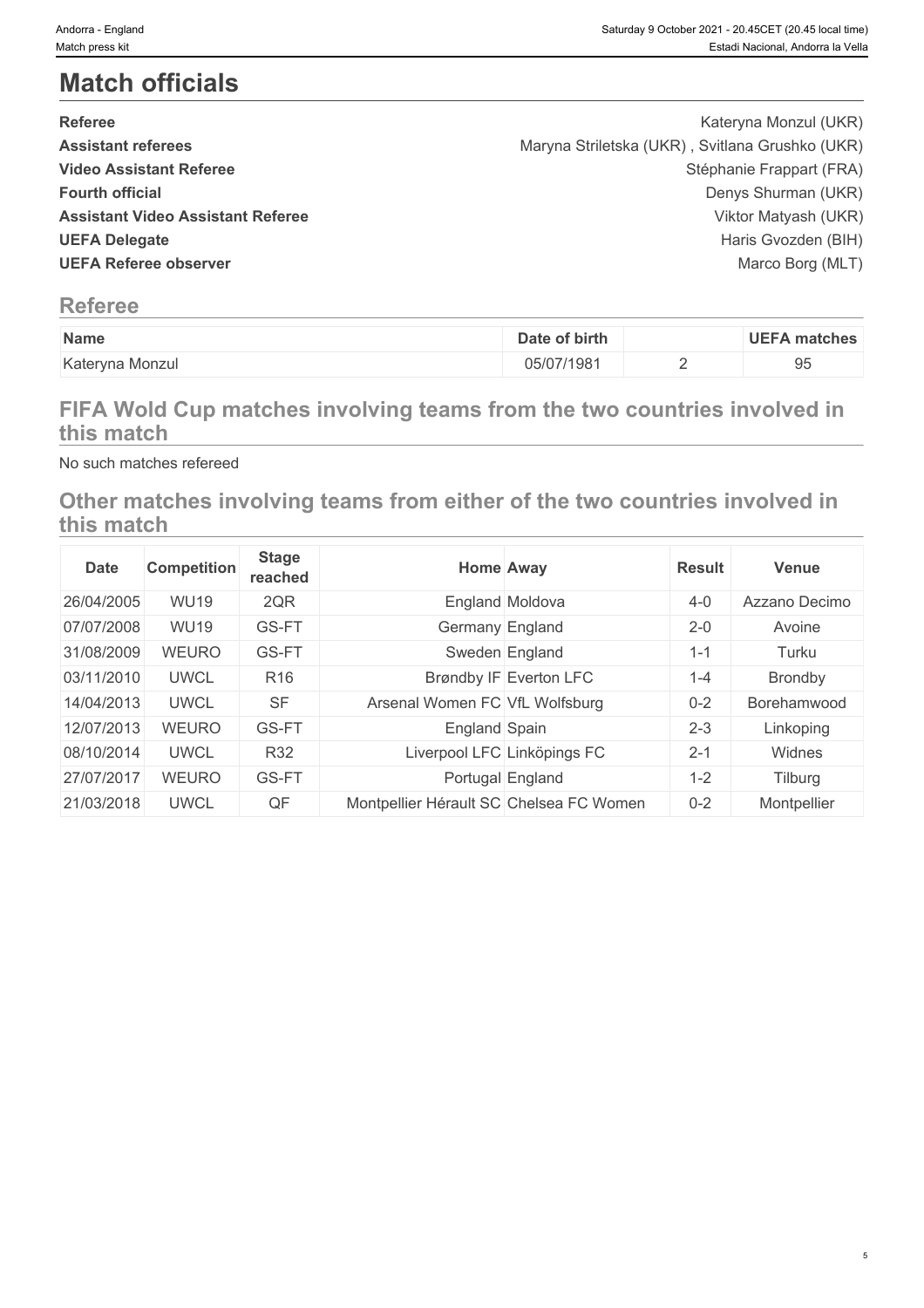6

# **Match-by-match lineups**

# **Andorra**

### **FIFA World Cup - Qualifying round**

#### **Group I**

| Team           | Pid W D L GF GA Pts |                          |                |     |                              |                             |
|----------------|---------------------|--------------------------|----------------|-----|------------------------------|-----------------------------|
| <b>England</b> |                     |                          |                |     |                              | $6$ 5 1 0 18 2 16           |
| Albania        |                     |                          |                |     |                              | 6   4   0   2   10   6   12 |
| Poland         |                     | $6 \mid 3 \mid 2 \mid 1$ |                |     |                              | $19$ 8 11                   |
| Hungary        |                     | 6 3 1                    |                |     |                              | 2   12   10   10            |
| Andorra        | 6 1                 |                          | $\overline{0}$ | 5 4 | $14 \overline{\phantom{0}}3$ |                             |
| San Marino     |                     | 600                      |                | 6   | $24 \mid 0$                  |                             |

#### **Matchday 1** (25/03/2021)

**Andorra 0-1 Albania Goals:** 0-1 Lenjani 41 **Andorra:** Gómes, Vales, Rebés (79 Moreno), M. Vieira (79 Pujol), Aláez, M. San Nicolás, Alex Martínez (70 A. Sánchez), Cervós, Chus Rubio (56 Alavedra), Llovera, Fernández (70 C. Martínez)

#### **Matchday 2** (28/03/2021)

#### **Poland 3-0 Andorra**

**Goals:** 1-0 Lewandowski 30, 2-0 Lewandowski 55, 3-0 Świderski 88 **Andorra:** Álvarez, C. Martínez (74 Alex Martínez), Vales, Rebés (87 M. Vieira), Emili García, Alavedra, Pujol (58 Aláez), A. Sánchez (87 L. San Nicolás), M. San Nicolás, Marc García (58 Cervós), Garcia

#### **Matchday 3** (31/03/2021)

#### **Andorra 1-4 Hungary**

**Goals:** 0-1 Fiola 45+2, 0-2 Gazdag 51, 0-3 Kleinheisler 58, 0-4 Négo 90, 1-4 Pujol 90+3 (P) **Andorra:** Gómes, Vales, Emili García, Alavedra (77 Rebés), M. Vieira (77 Pujol), Aláez, M. San Nicolás (61 Chus Rubio), Alex Martínez (62 C. Martínez), Cervós, Llovera, Fernández (82 A. Sánchez)

#### **Matchday 4** (02/09/2021)

**Andorra 2-0 San Marino Goals:** 1-0 Vales 18, 2-0 Vales 24 **Andorra:** Gómes, Vales (73 X. Vieira), Alavedra, Pujol (73 C. Martínez), Moreno (65 M. Vieira), Aláez, M. San Nicolás, Alex Martínez (86 Jordi Rubio), Cervós, Fernández (86 Víctor Bernat), Llovera

#### **Matchday 5** (05/09/2021)

#### **England 4-0 Andorra**

**Goals:** 1-0 Lingard 18, 2-0 Kane 72 (P) , 3-0 Lingard 78, 4-0 Saka 84 **Andorra:** Gómes, Vales, Rebés, M. Vieira (85 Ildefons Lima), A. Sánchez (66 Fernández), Clemente (74 Alex Martínez), Garcia, M. San Nicolás (85 Cervós), Chus Rubio, Llovera, Jordi Rubio (74 Marc García)

#### **Matchday 6** (08/09/2021)

#### **Hungary 2-1 Andorra**

**Goals:** 1-0 Ad. Szalai 9 (P) , 2-0 Botka 18, 2-1 Llovera 82 **Andorra:** Álvarez, Alavedra, Emili García, Pujol (80 Ildefons Lima), M. Vieira (76 C. Martínez), Aláez, M. San Nicolás, Cervós (76 Alex Martínez), Fernández (80 Víctor Bernat), Llovera, Marc García

#### **Matchday 7** (09/10/2021)

Andorra-England

#### **Matchday 8** (12/10/2021) San Marino-Andorra

# **Matchday 9** (12/11/2021)

Andorra-Poland

**Matchday 10** (15/11/2021)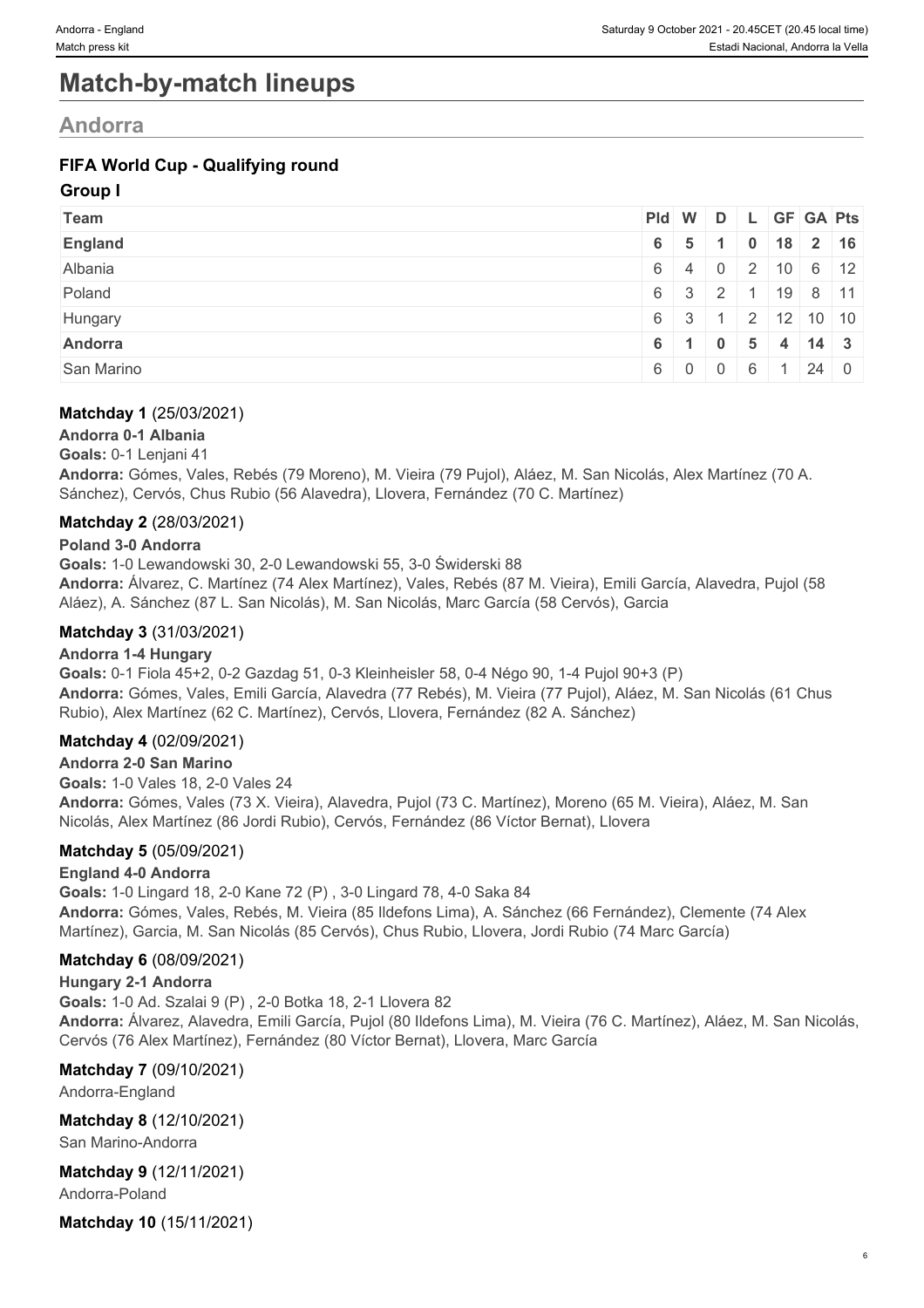#### Albania-Andorra

### **England**

#### **FIFA World Cup - Qualifying round**

#### **Matchday 1** (25/03/2021)

#### **England 5-0 San Marino**

**Goals:** 1-0 Ward-Prowse 14, 2-0 Calvert-Lewin 21, 3-0 Sterling 31, 4-0 Calvert-Lewin 53, 5-0 Watkins 83 **England:** Pope, James (46 Trippier), Chilwell, Ward-Prowse, Stones (46 Mings), Coady, Lingard, Phillips, Calvert-Lewin (63 Watkins), Sterling (46 Foden), Mount (46 Bellingham)

#### **Matchday 2** (28/03/2021)

**Albania 0-2 England Goals:** 0-1 Kane 38, 0-2 Mount 63 **England:** Pope, Walker, Shaw, Rice, Stones, Maguire, Foden (81 Lingard), Phillips (71 Ward-Prowse), Kane, Sterling, Mount

#### **Matchday 3** (31/03/2021)

**England 2-1 Poland Goals:** 1-0 Kane 19 (P) , 1-1 Moder 58, 2-1 Maguire 85 **England:** Pope, Walker, Chilwell, Rice, Stones, Maguire, Foden (86 James), Phillips, Kane (89 Calvert-Lewin), Sterling (90 Lingard), Mount

#### **Matchday 4** (02/09/2021)

**Hungary 0-4 England Goals:** 0-1 Sterling 55, 0-2 Kane 63, 0-3 Maguire 69, 0-4 Rice 87 **England:** Pickford, Walker, Shaw, Rice (88 Henderson), Stones, Maguire, Grealish (88 Saka), Phillips, Kane, Sterling, Mount (84 Lingard)

#### **Matchday 5** (05/09/2021)

#### **England 4-0 Andorra Goals:** 1-0 Lingard 18, 2-0 Kane 72 (P) , 3-0 Lingard 78, 4-0 Saka 84 **England:** Johnstone, James (62 Grealish), Trippier, Alexander-Arnold, Coady, Mings, Bellingham (62 Mount), Henderson, Bamford (62 Kane), Lingard, Saka

#### **Matchday 6** (08/09/2021)

**Poland 1-1 England Goals:** 0-1 Kane 72, 1-1 Szymański 90+2 **England:** Pickford, Walker, Shaw, Rice, Stones, Maguire, Grealish, Phillips, Kane, Sterling, Mount

**Matchday 7** (09/10/2021)

Andorra-England

**Matchday 8** (12/10/2021) England-Hungary

**Matchday 9** (12/11/2021) England-Albania

**Matchday 10** (15/11/2021) San Marino-England

Andorra - England Saturday 9 October 2021 - 20.45CET (20.45 local time) Match press kit **Estadi Nacional, Andorra la Vella** estadi Nacional, Andorra la Vella

7